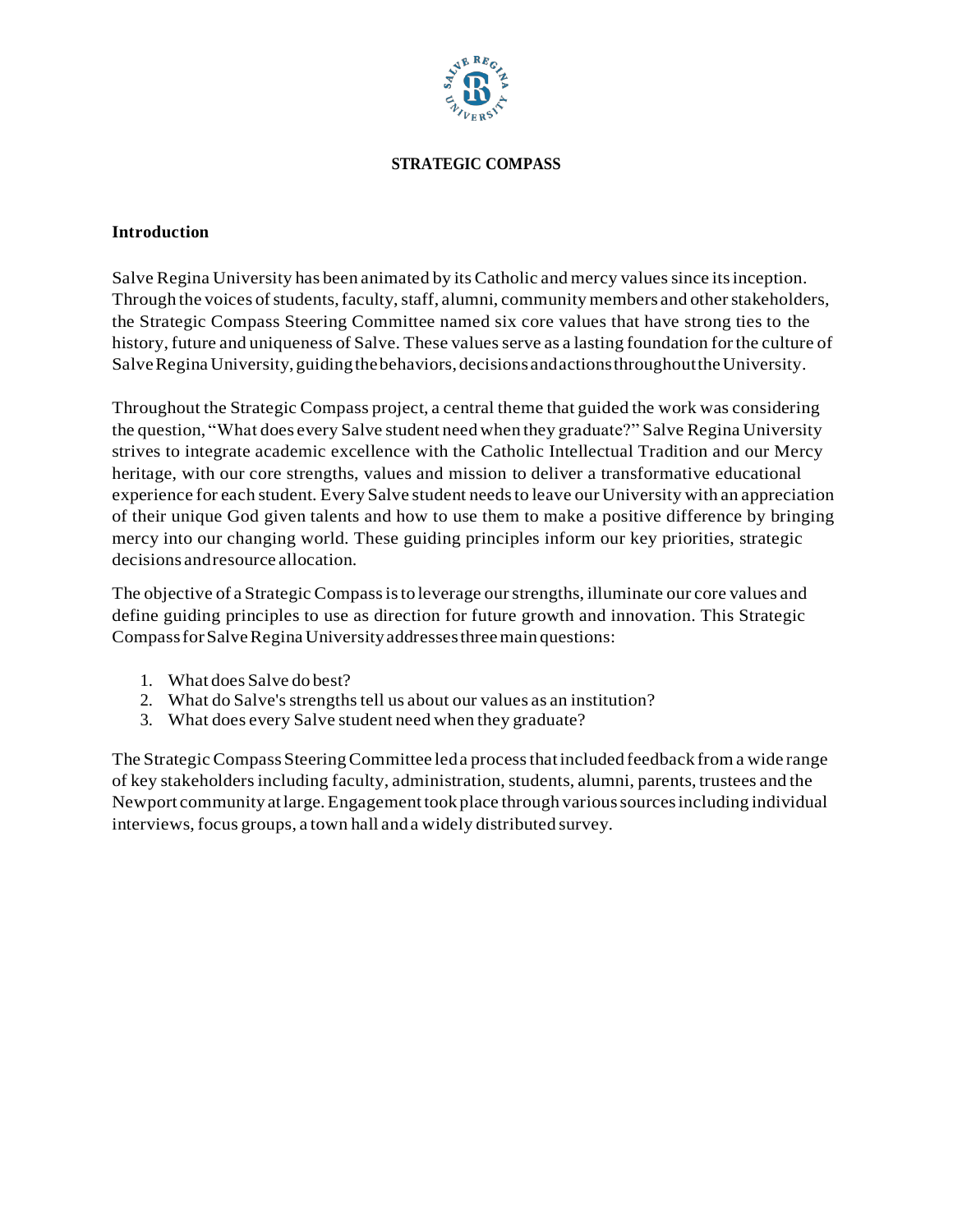

**Salve Regina University Foundational Values** 

## ● **Purpose-Driven Education**

Through a values-based education rooted in liberal arts, academic rigor and experiential learning, Salve students gain deep knowledge that prepares them for career success and a journey oflifelong learning. Students gain the unique ability to enrich any workplace and pursue a life of meaning and impact.

# ● **Respect and Dignity for All**

We regard all humanity as being worthy of respect and honor the uniqueness and dignity of each individual as God's creation, embracing differences in the feelings, beliefs, wishes, experiences, cultures and traditions of others, with kindness and curiosity.

## ● **MercyCommunity**

We recognize the sacredness of community and pride ourselves on being a welcoming, inclusive and collaborative environment, with a sense of companionship and belonging for all, as we help each other on life's journey and in service of the common good, in hopes of making the world a better place.

## ● **Integrity**

We seek to develop leaders with a strong moral compass, committed to making a positive difference in their communities and in a diverse and changing world. We hold ourselvesto high ethical standards as stewards of the resources of Salve Regina University and the responsibilities entrusted to us.

## ● **Faith and Spirituality**

We promote the intellectual and spiritual exploration of faith for people of all beliefs, guided by our Catholic heritage, we seek to support all members of our community on their spiritual journey.

## ● **Compassionate Service and Solidarity**

We are sensitive and attentive to the needs and experience of others, accompanying them with mercy, acceptance and understanding. We seek to alleviate suffering, sensing what will truly be of service, and proactively anticipate and respond to these needs.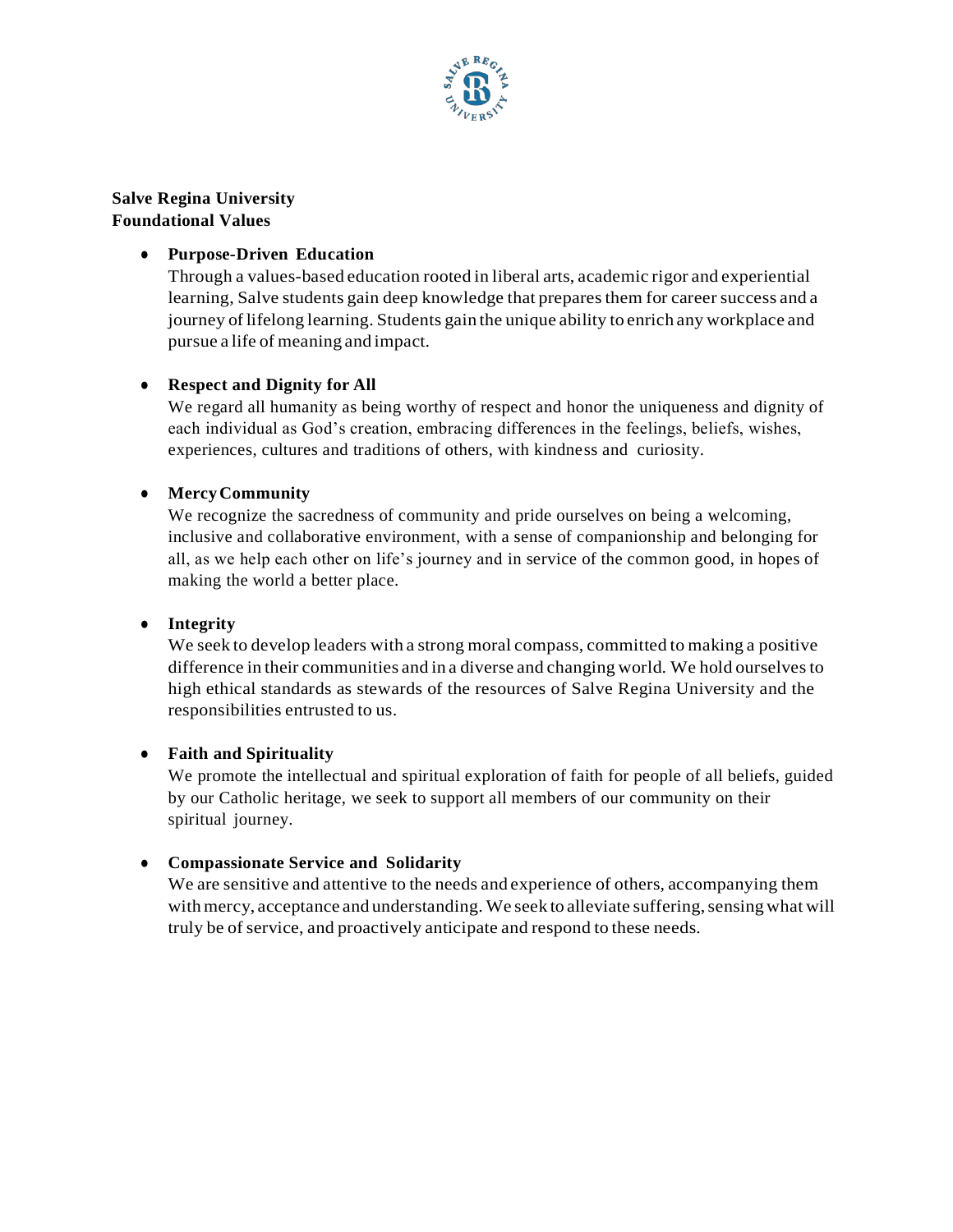

#### **Strategic Compass Guiding Principles**

**1. Rigorous Transformative Education** grounded in liberal arts and professional programs, personalized to support each student's needs in pursuit and development of their unique best self.

*Salve Regina is a caring and supportive community that strives to optimize each student's outcomes, offering a welcoming, "high-touch" experience from recruitment to graduation and beyond. Salve Regina's approach to education is rooted in the Catholic Intellectual Tradition and recognizes the importance of both faith and reason in the pursuit of the continual human quest for knowledge and truth. This "whole person" approach to education challenges students to develop intellectually, emotionally and spiritually, and to become the highest and best version of themselves. In pursuit of this goal, the Salve Regina faculty strive to truly know the student and meet them where they are and to provide them with a challenging and tailored academic experience that broadens their perspectives and fostersintellectual curiosity, critical thinking,selfreflection and personal growth. Salve faculty are given the academic freedom to do this, which results in students learning to listen to and engage with one another with an open mind, develop the skills necessary to excel in their chosen field, live a life of meaning, and pursue lifelong learning.*

Every Salve student will acquire the knowledge and critical thinking skills essentialto empower them to excel in their chosen field, through **rigorous transformative education** in the classroom and action-based learning experiences, asthey discover who they are and how they can make a positive difference in the world.

**2. Inclusive Community** that values diversity, welcoming every individual with kindness, dignity and respect.

*We believe that every voice is valued and should be heard. We are committed to addressing inequities and creating opportunities for marginalized individuals and groups, learning from one another, respecting and welcoming with hospitality our individual life experiences and differences, and treating all people with kindness, dignity, and respect. We celebrate the uniqueness of our students, faculty and staff, and recognize the value each person brings to our community. Embracing Salve's Mercy Mission, we place a high priority on addressing the critical concerns of our local and global communities through the transformative work of a mercy education. We seek to advance teaching, research and institutional action on the critical concerns of the Sisters of Mercy: anti-racism, earth, immigration, women and nonviolence. We welcome diverse views of thought, making positive assumptions about others and being open to change and new ideas. We believe this broadens our perspectives, leads to a more inclusive community, expands our worldview and affirms our common humanity.*

Every Salve student will have the lived experience of being part of an **inclusive community** that embraces all with kindness, dignity and respect.